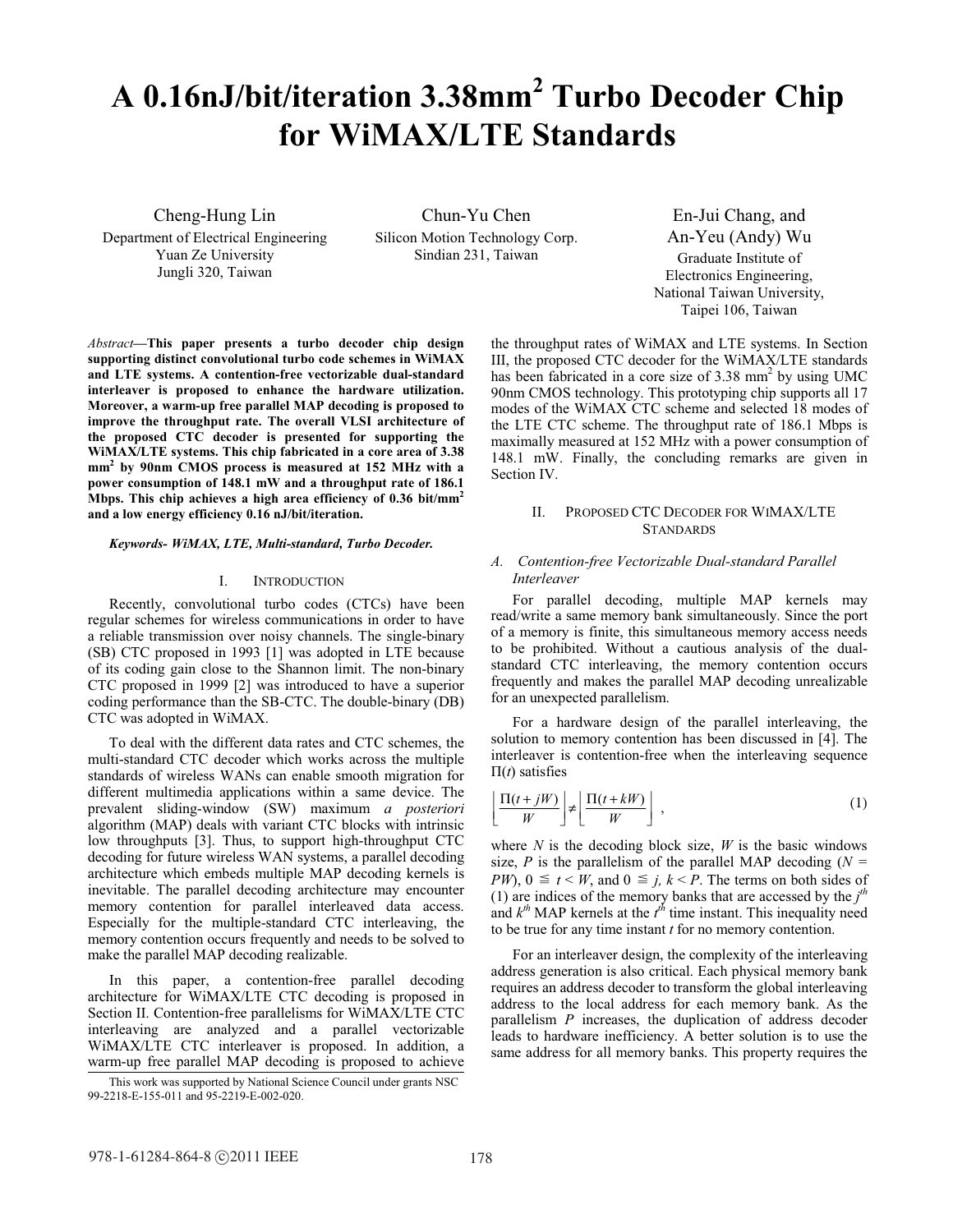

Figure 1. Vectorizable interleaving address for memory banks.

|      | LTE (Selected 18 modes)           | WiMAX (all 17 modes) |                       |  |  |
|------|-----------------------------------|----------------------|-----------------------|--|--|
| N    | Available parallelism             | $\boldsymbol{N}$     | Available parallelism |  |  |
| 48   | 12                                | 24                   |                       |  |  |
| 72   | 123                               | 36                   | 1                     |  |  |
| 96   | 1234                              | 48                   | 12                    |  |  |
| 144  | 12346                             | 72                   | 123                   |  |  |
| 192  | 123468                            | 96                   | 1234                  |  |  |
| 216  | 1234689                           | 108                  | 13                    |  |  |
| 240  | 123456810                         | 120                  | 12345                 |  |  |
| 288  | 123468912                         | 144                  | 12346                 |  |  |
| 360  | 1 2 3 4 5 6 8 9 10 12 15          | 180                  | 123456                |  |  |
| 384  | 1234681216                        | 192                  | 123468                |  |  |
| 432  | 1 2 3 4 6 8 9 12 16 18            | 216                  | 1234689               |  |  |
| 480  | 1 2 3 4 5 6 8 10 12 15 16 20      | 240                  | 123456810             |  |  |
| 960  | 1 2 3 4 5 6 8 10 12 15 16 20      | 480                  | 1 2 3 4 5 6 8 10 12   |  |  |
| 1920 | 1 2 3 4 5 6 8 10 12 15 16 20      | 960                  | 1 2 3 4 5 6 8 10 12   |  |  |
| 2880 | 1 2 3 4 5 6 8 9 10 12 15 16 18 20 | 1440                 | 1 2 3 4 5 6 8 9 10 12 |  |  |
| 3840 | 1 2 3 4 5 6 8 10 12 15 16 20      | 1920                 | 1 2 3 4 5 6 8 10 12   |  |  |
| 4800 | 1 2 3 4 5 6 8 10 12 15 16 20      | 2400                 | 1 2 3 4 5 6 8 10 12   |  |  |
| 6144 | 12345681216                       |                      |                       |  |  |

TABLE I. AVAILABLE PARALLELISM FOR WIMAX /LTE SYSTEMS.

interleaving address to satisfy

$$
\Pi(t+jW) \bmod W = \Pi(t) \bmod W,
$$
 (2)

where  $0 \le t \le W$ , and  $0 \le i \le P$ . The equality implies that each MAP kernel access data based on the same local address. Based on this vectorizable property, only one set of address generator is required. All memory banks can merge into a single physical memory with data stored and fetched as vectors as shown in Fig. 1.

A high-level simulation model for (1) and (2) is used to analyze the available parallelism for the LTE and WiMAX standards with  $24 \leq W \leq 36$ . The details of WiMAX and LTE CTC interleaving can be referred to in [5] and [6], respectively. The available parallelism achieving the contention-free and vectorizable interleaving address is shown in Table I and we choose  $P = 8$  for the proposed VLSI architecture of WiMAX/LTE CTC decoder. Fig. 2 shows the proposed contention-free vectorizable dual-standard parallel interleaver and the CTC controller. The CTC controller provides control signals and initial parameters. To perform the radix-4 SB/DB EML-MAP decoding [7], the proposed dual-standard address generators generate the WiMAX addresses or the radix-4 LTE even addresses by adopting a hardware sharing technique. The additional LTE address generators generate the radix-4 LTE odd addresses in the LTE modes. The LTE and WiMAX interleaving parameters (*P*0, *TP*1, *TP*2, *TP*2, *P*(0), *H*(0), *J*(0), and  $f_2$ ) can be implemented in a look-up table. The address



Figure 2. Block diagram of the WiMAX/LTE parallel interleaver and CTC controller.

decoder transforms the interleaving addresses into the contention-free addresses of the memory subbanks.

#### *B. High-throughput Warm-up Free Parallel MAP Decoding*

The SW MAP decoding was proposed to facilitate the memory cost of CTC decoders. However, the SW MAP decoding deals with any CTC frame size but has intrinsic low throughputs. The hybrid-window (HW) MAP decoding described in [7] applies parallel MAP kernels to decode one received block. Because of the warm-up processes of forward states metrics, the decoding latency is prolonged to 4*W*. Nevertheless, the HW MAP decoding can shorten the decoding cycles to  $N/P + 4W$  by working with several sub-blocks simultaneously.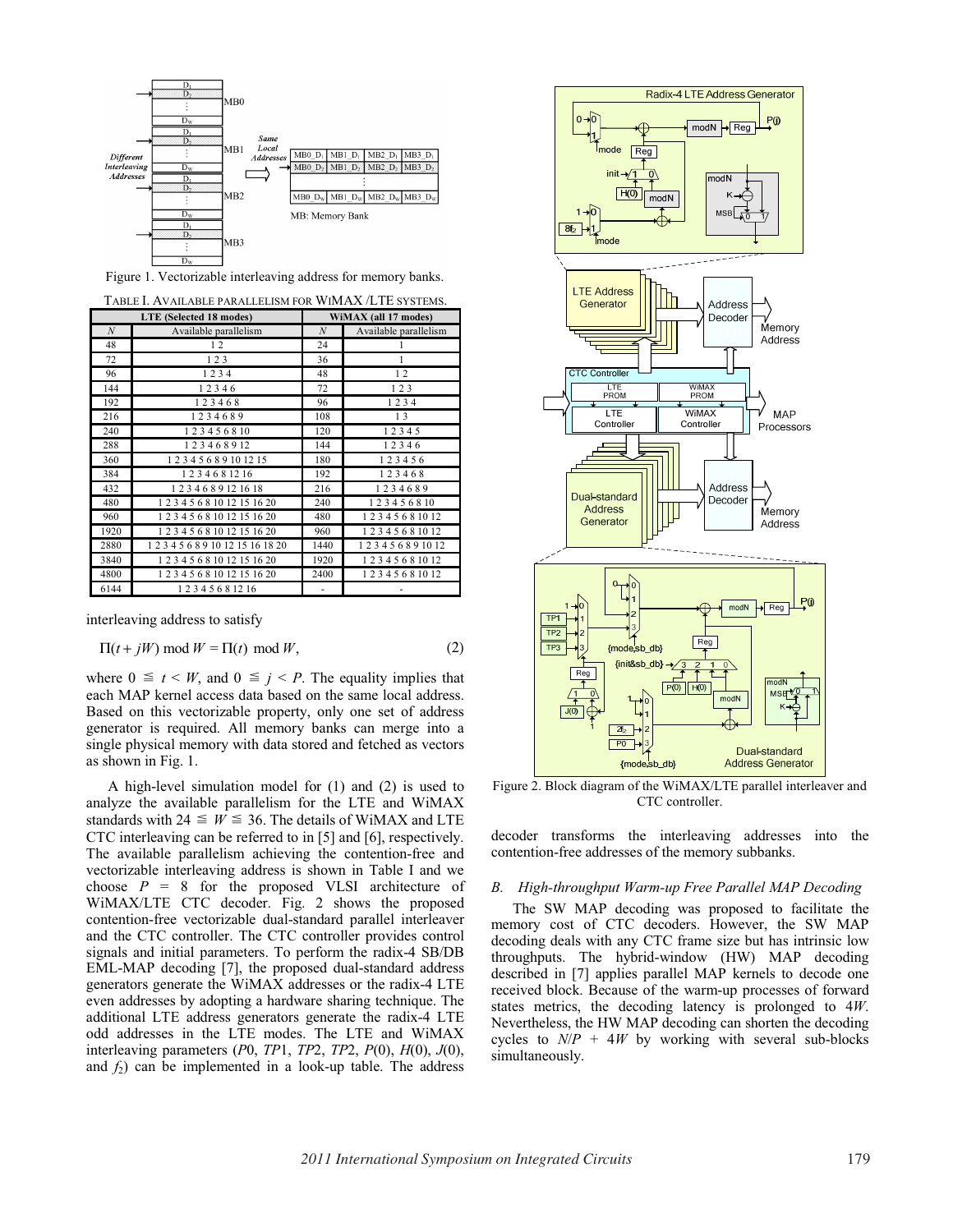

Figure 3. The warm-up free hybrid-window (HW) MAP decoding.

In this paper, a warm-up free HW MAP decoding is proposed to further reduce the decoding latency. The timing chart is shown in Fig. 3. Instead of performing a warm-up recursion, each MAP kernel achieves the initial state metrics (both A and B in Fig. 3) by fetching the state metrics of previous iteration from the border metrics memory (BMM). The loss of coding gain is less than 0.03 dB at BER of  $10^{-5}$ . The decoding latency can be reduced to one *W*. Compared to the HW MAP decoding in [9] with  $P = 8$ ,  $W = 24$ , and the radix-4 decoding, the throughput rates can be improved 60% for  $N = 48$  and 15% for decoding the  $N = 6144$ .

# *C. Proposed CTC Decoder for WiMAX/LTE Systems*

Fig. 4 shows the VLSI architecture of the proposed CTC decoder for WiMAX/LTE systems with  $P = 8$ . For verifying the proposed design techniques, this prototyping decoder supports all 17 modes of the WiMAX CTC scheme and selected 18 modes of the LTE CTC scheme. The proposed WiMAX/LTE parallel interleaver generates addresses for the input memories and extrinsic memories so that the normalorder or interleaved-order values can be processed between the 8 warm-up free HW MAP kernels and the memory subbanks. The number of active MAP kernels with the distinct design modes is shown in Table II. The computational modules and storages of the radix-4 SB/DB EML-MAP decoding in [8] ware applied to the MAP kernels to achieve a high area usage. Moreover, the radix-4 traceback structure in [7] was adopted to reduce the area and power of the state metric cache. Because of the radix-4 SB MAP decoding, two extrinsic information values are accessed in parallel. The bit-level extrinsic information exchange [9] was also adopted to make the extrinsic buffer access only two extrinsic information values for the radix-4 DB MAP decoding. Thus, the extrinsic buffer for the radix-4 SB/DB MAP decoding can be fully shared. When the targeted iteration number is reached or the hard bits of two half iteration are the same, the CTC decoder finishes the decoding procedure and outputs the hard bits from the output memories.

#### III. EXPERIMENTAL RESULTS

The proposed CTC decoder has been implemented in an ASIC by using Verilog HDL codes synthesized with the standard cell library of UMC 90nm CMOS process. The design of the CTC decoder is simulated using C-to-RTL flow. The



Figure 4. Block diagram of the proposed CTC decoder for WiMAX/LTE standards.

TABLE II. DESIGN MODES OF THE PROPOSED CTC DECODER.

| Mode                     |            | <b>Active</b><br>Info. |                | Mode         |            | Info.       | <b>Active</b> |
|--------------------------|------------|------------------------|----------------|--------------|------------|-------------|---------------|
| <b>WiMAX</b>             | <b>LTE</b> | <b>Bits</b>            | <b>MAPs</b>    | <b>WiMAX</b> | <b>LTE</b> | <b>Bits</b> | <b>MAPs</b>   |
|                          | 18         | 48                     |                | 10           | 27         | 384         | 8             |
| $\overline{2}$           | 19         | 72                     |                | 11           | 28         | 432         | 8             |
| 3                        | 20         | 96                     | 2              | 12           | 29         | 480         | 8             |
| 4                        | 21         | 144                    | $\overline{c}$ | 13           | 30         | 960         | 8             |
| $\overline{\phantom{0}}$ | 22         | 192                    | 4              | 14           | 31         | 1920        | 8             |
| 6                        | 23         | 216                    | 3              | 15           | 32         | 2880        | 8             |
|                          | 24         | 240                    | 4              | 16           | 33         | 3840        | 8             |
| 8                        | 25         | 288                    |                | 17           | 34         | 4800        | 8             |
| $\mathbf Q$              | 26         | 360                    | 6              |              | 35         | 6144        | 8             |

quantization parameters are the same to Table III in [8] met the targeted BER of  $10^{-5}$  for WiMAX and of  $10^{-3}$  for LTE. Fig. 5 shows the BER performance of the distinct CTC schemes decoded by the CTC decoder based on AWGN channels and 6 iterations. The proposed CTC decoder chip has been fabricated in a die area of  $7.18 \text{ mm}^2$  and a core area of  $3.38 \text{ mm}^2$ . The total gate count of the proposed contention-free parallel interleaver and CTC controller is 30.4 Kgates. The decoder contains 232.8 Kb RAM. Fig. 6 shows the chip layout and die photo of the prototyping CTC decoder chip. The prototyping chip is fabricated and maximally measured at 152 MHz operating frequency at core supply voltage of 1.1 V. In order to consider reduction of power consumption, the core supply voltage is reduced to form 1.1 V to 0.9 V. The measured maximal operating frequencies and power consumptions are shown in Fig. 7.

For the maximum block size in WiMAX (Mode 17 in Table II), the a throughput rate is 178.4 Mbps  $(Q<sub>152</sub> MHz, 6$ iterations). For the maximum block size in LTE (Mode 35 in Table II), the chip achieves a throughput rate of 186.1 Mbps with a power consumption of  $148.1$  mW ( $@152$  MHz, 6 iterations). The comparison of our decoder and other works are shown in Table III. For supporting the both WiMAX and LTE CTC decoding, this chip achieves a high area efficiency of 0.36 bit/mm<sup>2</sup> with a low energy efficiency of 0.16 nJ/bit/iteration.

### IV. CONCLUSION

The fabricated CTC decoder chip for WiMAX/LTE standards employs the proposed contention-free vectorizable